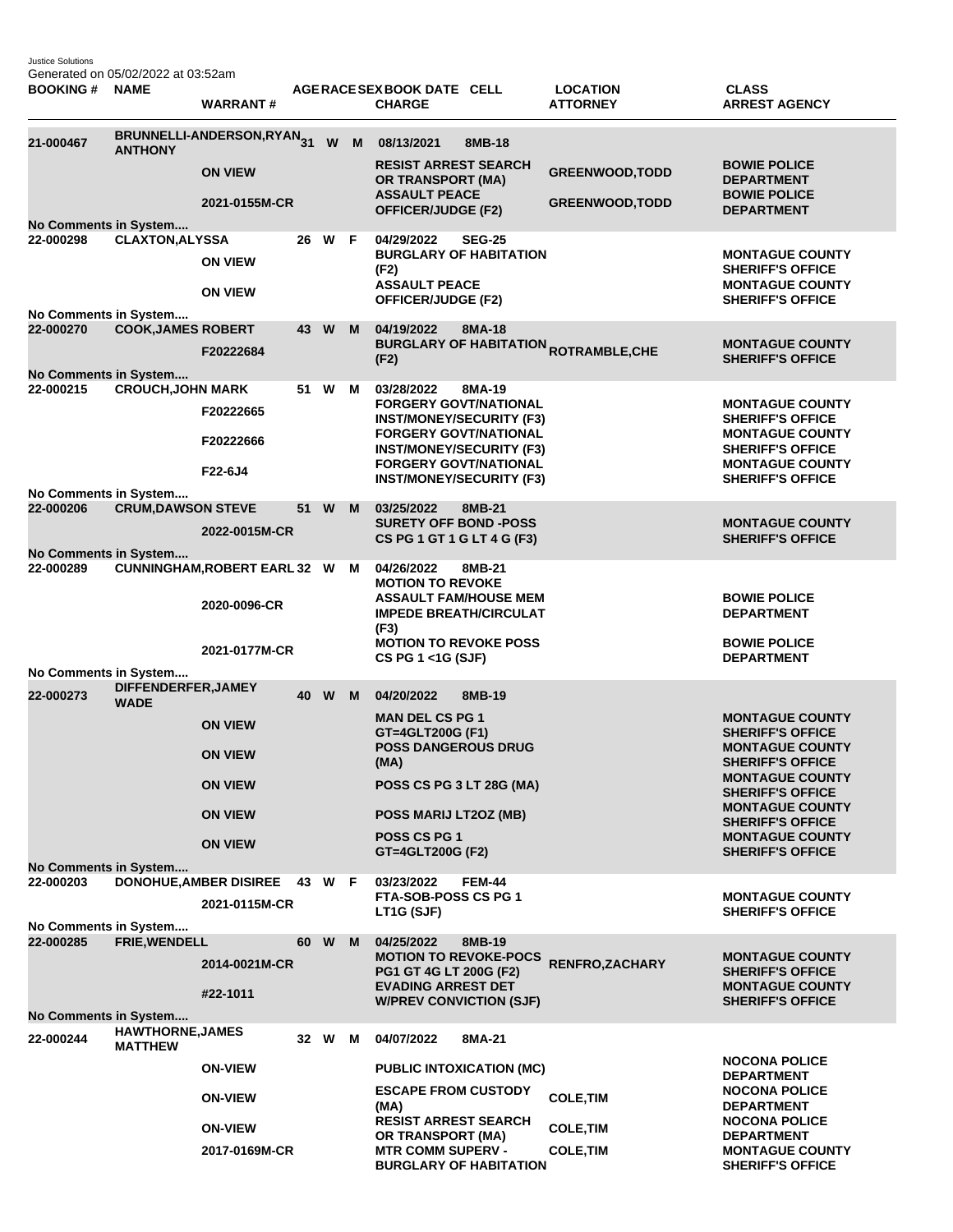|  | No Comments in System                     |                              | M20222168<br>F20222680<br>M20222169<br>2017-0171M-CR |                 |   |                                                    | (F2)<br><b>ASSAULT AGAINST</b><br><b>ELDERLY OR DISABLED</b><br><b>INDIVIDUAL (MA)</b><br><b>AGG ASSAULT CAUSES</b><br><b>SERIOUS BODILY INJ (F2)</b><br><b>SURETY OFF BOND - DLWI</b><br>W/ PREV<br><b>CONVICTION/SUSPENSION</b><br><b>W/O FINANCIAL</b><br><b>RESPONSIBILTY (MB)</b><br><b>MTR - BURGLARY OF</b><br><b>HABITATION (F2)</b> | <b>COLE,TIM</b>                                   | <b>MONTAGUE COUNTY</b><br><b>SHERIFF'S OFFICE</b><br><b>MONTAGUE COUNTY</b><br><b>SHERIFF'S OFFICE</b><br><b>MONTAGUE COUNTY</b><br><b>SHERIFF'S OFFICE</b><br><b>MONTAGUE COUNTY</b><br><b>SHERIFF'S OFFICE</b> |
|--|-------------------------------------------|------------------------------|------------------------------------------------------|-----------------|---|----------------------------------------------------|----------------------------------------------------------------------------------------------------------------------------------------------------------------------------------------------------------------------------------------------------------------------------------------------------------------------------------------------|---------------------------------------------------|------------------------------------------------------------------------------------------------------------------------------------------------------------------------------------------------------------------|
|  | 22-000284                                 | <b>HELFER, KEITH SHANNON</b> | 11729                                                | 55 W            |   | M                                                  | 04/25/2022<br>8MA-19<br><b>BOND SURRENDER-POCS</b><br>PG1 LT1G (SJF)                                                                                                                                                                                                                                                                         | 8                                                 | <b>SAINT JO POLICE</b><br><b>DEPARTMENT</b>                                                                                                                                                                      |
|  | <b>No Comments in System</b><br>21-000295 | HERNANDEZ, OSCAR             |                                                      | 26 H            |   | м                                                  | 05/21/2021<br>1M-47                                                                                                                                                                                                                                                                                                                          |                                                   |                                                                                                                                                                                                                  |
|  |                                           | <b>ALFREDO</b>               | F2021568                                             |                 |   |                                                    | <b>SOB - SEXUAL ASSAULT IN</b><br><b>DISASTER AREA (F1)</b>                                                                                                                                                                                                                                                                                  | <b>ODOM,LANHON</b>                                | <b>TEXAS DEPARTMENT OF</b><br><b>PUBLIC SAF</b>                                                                                                                                                                  |
|  |                                           |                              | PRL2105000127                                        |                 |   |                                                    | ICE HOLD ()                                                                                                                                                                                                                                                                                                                                  | <b>ODOM,LANHON</b>                                | <b>TEXAS DEPARTMENT OF</b><br><b>PUBLIC SAF</b>                                                                                                                                                                  |
|  | No Comments in System                     |                              |                                                      |                 |   |                                                    |                                                                                                                                                                                                                                                                                                                                              |                                                   |                                                                                                                                                                                                                  |
|  | 22-000145                                 | <b>HILLIARD, DAVID BURNS</b> | 2021-0122M-CR                                        | 60              | W | M                                                  | 02/28/2022<br>8MA-19<br><b>FAILURE TO APPEAR-BURG</b>                                                                                                                                                                                                                                                                                        |                                                   | <b>MONTAGUE COUNTY</b>                                                                                                                                                                                           |
|  |                                           |                              | 17943-01                                             |                 |   |                                                    | OF HAB (SJF)<br><b>PUBLIC INTOX (MC)</b>                                                                                                                                                                                                                                                                                                     |                                                   | <b>SHERIFF'S OFFICE</b><br><b>MONTAGUE COUNTY</b>                                                                                                                                                                |
|  | No Comments in System                     |                              |                                                      |                 |   |                                                    |                                                                                                                                                                                                                                                                                                                                              |                                                   | <b>SHERIFF'S OFFICE</b>                                                                                                                                                                                          |
|  | 22-000279                                 | <b>HOGUE, MASON EDWIN</b>    |                                                      | 29 W            |   | м                                                  | 04/21/2022<br>8MB-19<br><b>FAIL TO IDENTIFY GIVING</b>                                                                                                                                                                                                                                                                                       |                                                   | <b>BOWIE POLICE</b>                                                                                                                                                                                              |
|  |                                           |                              | <b>ON-VIEW</b>                                       |                 |   |                                                    | <b>FALSE/FICTITIOUS INFO</b><br>(MB)                                                                                                                                                                                                                                                                                                         |                                                   | <b>DEPARTMENT</b>                                                                                                                                                                                                |
|  |                                           |                              | <b>ON-VIEW</b>                                       |                 |   |                                                    | <b>UNAUTH USE OF VEHICLE</b><br>(SJF)<br><b>POSSESSION OF DRUG</b>                                                                                                                                                                                                                                                                           |                                                   | <b>BOWIE POLICE</b><br><b>DEPARTMENT</b>                                                                                                                                                                         |
|  |                                           |                              | <b>ON-VIEW</b>                                       |                 |   |                                                    | <b>PARAPHERNALIA - CLASS C</b><br>(MC)                                                                                                                                                                                                                                                                                                       |                                                   | <b>BOWIE POLICE</b><br><b>DEPARTMENT</b>                                                                                                                                                                         |
|  |                                           |                              | 01-164411                                            |                 |   |                                                    | <b>THEFT PROP</b><br>GT=\$2,500LT\$30K (SJF)                                                                                                                                                                                                                                                                                                 |                                                   | <b>BOWIE POLICE</b><br><b>DEPARTMENT</b>                                                                                                                                                                         |
|  |                                           |                              | 01-164567                                            |                 |   |                                                    | <b>CREDIT CARD OR DEBIT</b><br><b>CARD ABUSE (SJF)</b>                                                                                                                                                                                                                                                                                       |                                                   | <b>BOWIE POLICE</b><br><b>DEPARTMENT</b>                                                                                                                                                                         |
|  |                                           |                              | 01-164719                                            |                 |   |                                                    | <b>BURGLARY OF VEHICLE</b><br>(MA)                                                                                                                                                                                                                                                                                                           |                                                   | <b>BOWIE POLICE</b><br><b>DEPARTMENT</b>                                                                                                                                                                         |
|  |                                           |                              | 003025                                               |                 |   |                                                    | POSS CS PG 1 LT1G (SJF)                                                                                                                                                                                                                                                                                                                      |                                                   | <b>BOWIE POLICE</b><br><b>DEPARTMENT</b>                                                                                                                                                                         |
|  |                                           |                              | 01-164824                                            |                 |   |                                                    | THEFT PROP<br>GT=\$2,500LT\$30K (SJF)                                                                                                                                                                                                                                                                                                        |                                                   | <b>BOWIE POLICE</b><br><b>DEPARTMENT</b>                                                                                                                                                                         |
|  |                                           |                              | 01-164876                                            |                 |   |                                                    | <b>UNAUTH USE OF VEHICLE</b><br>(SJF)                                                                                                                                                                                                                                                                                                        |                                                   | <b>BOWIE POLICE</b><br><b>DEPARTMENT</b>                                                                                                                                                                         |
|  | No Comments in System                     |                              |                                                      |                 |   |                                                    |                                                                                                                                                                                                                                                                                                                                              |                                                   |                                                                                                                                                                                                                  |
|  | 22-000258                                 | <b>HUNEKE, JIMMY LEE</b>     | CF-2022-189                                          | 25 <sub>2</sub> | W | M                                                  | 04/14/2022<br>8M-14<br><b>POSS OR PROMOTION OF</b>                                                                                                                                                                                                                                                                                           |                                                   | <b>MONTAGUE COUNTY</b>                                                                                                                                                                                           |
|  |                                           |                              | CF-2022-190                                          |                 |   |                                                    | <b>CHILD PORNOGRAPHY (F3)</b><br><b>POSS OR PROMOTION OF</b>                                                                                                                                                                                                                                                                                 |                                                   | <b>SHERIFF'S OFFICE</b><br><b>MONTAGUE COUNTY</b>                                                                                                                                                                |
|  |                                           |                              | CF-2022-191                                          |                 |   |                                                    | <b>CHILD PORNOGRAPHY (F2)</b><br><b>POSS OR PROMOTION OF</b><br><b>CHILD PORNOGRAPHY (F3)</b>                                                                                                                                                                                                                                                |                                                   | <b>SHERIFF'S OFFICE</b><br><b>MONTAGUE COUNTY</b><br><b>SHERIFF'S OFFICE</b>                                                                                                                                     |
|  |                                           |                              | CF-2022-192                                          |                 |   |                                                    | <b>POSS OR PROMOTION OF</b><br><b>CHILD PORNOGRAPHY (F2)</b>                                                                                                                                                                                                                                                                                 |                                                   | <b>MONTAGUE COUNTY</b><br><b>SHERIFF'S OFFICE</b>                                                                                                                                                                |
|  |                                           |                              | CF-2022-193                                          |                 |   |                                                    | <b>POSS OR PROMOTION OF</b><br><b>CHILD PORNOGRAPHY (F3)</b>                                                                                                                                                                                                                                                                                 |                                                   | <b>MONTAGUE COUNTY</b><br><b>SHERIFF'S OFFICE</b>                                                                                                                                                                |
|  |                                           |                              | CF-2022-194                                          |                 |   |                                                    | <b>POSS OR PROMOTION OF</b><br><b>CHILD PORNOGRAPHY (F3)</b>                                                                                                                                                                                                                                                                                 |                                                   | <b>MONTAGUE COUNTY</b><br><b>SHERIFF'S OFFICE</b>                                                                                                                                                                |
|  | No Comments in System                     |                              |                                                      |                 |   |                                                    |                                                                                                                                                                                                                                                                                                                                              |                                                   |                                                                                                                                                                                                                  |
|  | 22-000212                                 | KNOWLES, THOMAS MYRON 34 W M | <b>ON VIEW</b>                                       |                 |   |                                                    | 03/26/2022<br>8MB-21<br><b>MAN DEL CS PG 1</b>                                                                                                                                                                                                                                                                                               | <b>RENFRO, ZACHARY</b>                            | <b>MONTAGUE COUNTY</b>                                                                                                                                                                                           |
|  |                                           |                              | <b>ON VIEW</b>                                       |                 |   |                                                    | GT=1GLT4G (F2)<br><b>RESIST ARREST SEARCH</b>                                                                                                                                                                                                                                                                                                | <b>RENFRO, ZACHARY</b>                            | <b>SHERIFF'S OFFICE</b><br><b>MONTAGUE COUNTY</b>                                                                                                                                                                |
|  |                                           |                              |                                                      |                 |   | OR TRANSPORT (MA)<br><b>POSS CS PG 1/1-B LT 1G</b> |                                                                                                                                                                                                                                                                                                                                              | <b>SHERIFF'S OFFICE</b><br><b>MONTAGUE COUNTY</b> |                                                                                                                                                                                                                  |
|  |                                           |                              | 1707344D<br>F20222675                                |                 |   |                                                    | (SJF)                                                                                                                                                                                                                                                                                                                                        | RENFRO, ZACHARY,                                  | <b>SHERIFF'S OFFICE</b>                                                                                                                                                                                          |
|  |                                           |                              |                                                      |                 |   |                                                    |                                                                                                                                                                                                                                                                                                                                              |                                                   |                                                                                                                                                                                                                  |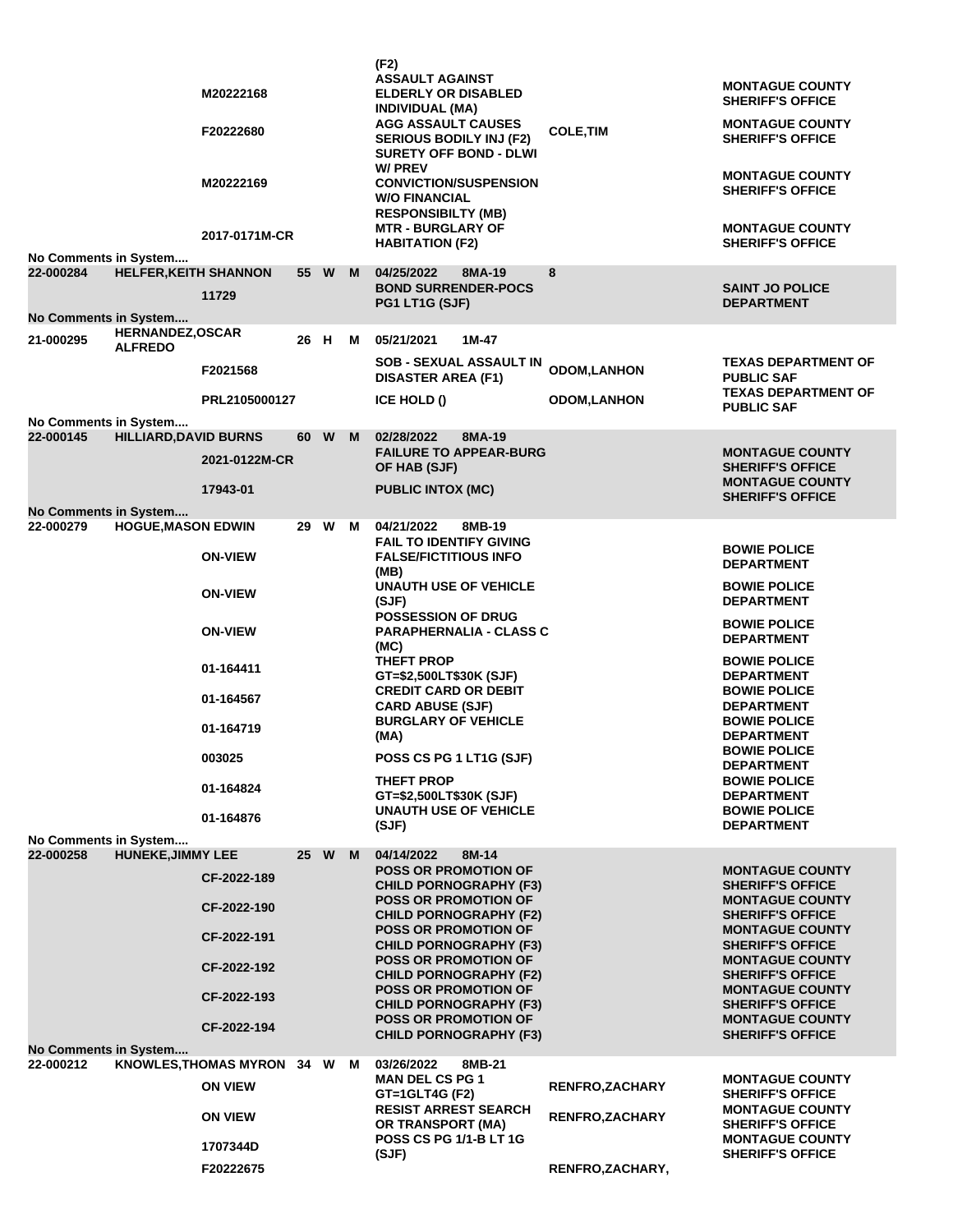| No Comments in System                     |                             |                                |      |        |   | <b>FAIL TO COMPLY SEX OFF</b><br><b>DUTY TO REG LIFE/90 DAY</b><br>(F2)                         |                        | <b>MONTAGUE COUNTY</b><br><b>SHERIFF'S OFFICE</b>               |
|-------------------------------------------|-----------------------------|--------------------------------|------|--------|---|-------------------------------------------------------------------------------------------------|------------------------|-----------------------------------------------------------------|
| 22-000299<br><b>No Comments in System</b> | <b>LEE, CLINTON GLEN</b>    | 2021-0186M-CR                  |      | 41 W   | M | 04/29/2022<br>8MA-21<br><b>MTP-POSS CS PG 1 LT1G</b><br>(SJF)                                   |                        | <b>MONTAGUE COUNTY</b><br><b>SHERIFF'S OFFICE</b>               |
| 22-000249                                 |                             | LEMONS, DANIEL DEWAYNE 36 W M  |      |        |   | 04/12/2022<br><b>TRS-48</b>                                                                     |                        |                                                                 |
|                                           |                             | <b>ON VIEW</b>                 |      |        |   | POSS CS PG 1 LT1G (SJF)                                                                         |                        | <b>BOWIE POLICE</b><br><b>DEPARTMENT</b><br><b>BOWIE POLICE</b> |
|                                           |                             | <b>ON VIEW</b>                 |      |        |   | POSS CS PG 3 LT 28G (MA)                                                                        |                        | <b>DEPARTMENT</b>                                               |
| No Comments in System                     |                             |                                |      |        |   |                                                                                                 |                        |                                                                 |
| 22-000254                                 | <b>LIRA, MIGUEL ANGEL</b>   |                                | 38 H |        | M | 04/14/2022<br><b>TRS-48</b><br><b>MTR COMMUNITY</b>                                             |                        |                                                                 |
|                                           |                             | 2021-0013M-CR                  |      |        |   | SUPERVISION-POSS CS PG YANDELL, TRAVIS                                                          |                        | <b>MONTAGUE COUNTY</b><br><b>SHERIFF'S OFFICE</b>               |
| No Comments in System                     |                             |                                |      |        |   | 1 LT1G (SJF)                                                                                    |                        |                                                                 |
| 22-000291                                 | <b>LOWERY, MELISSA LYNN</b> |                                | 41   | W F    |   | <b>FEM-43</b><br>04/27/2022                                                                     |                        |                                                                 |
|                                           |                             | 0500067095                     |      |        |   | <b>CAPIAS - UNAUTHORIZED</b>                                                                    |                        | <b>BOWIE POLICE</b>                                             |
|                                           |                             |                                |      |        |   | <b>BURNING (MC)</b><br><b>CAPIAS - UNAUTHORIZED</b>                                             |                        | <b>DEPARTMENT</b><br><b>BOWIE POLICE</b>                        |
|                                           |                             | 0500066851                     |      |        |   | <b>BURNING (MC)</b>                                                                             |                        | <b>DEPARTMENT</b>                                               |
|                                           |                             | 0500067332                     |      |        |   | <b>UNAUTHORIZED BURNING</b><br>(MC)                                                             |                        | <b>BOWIE POLICE</b><br><b>DEPARTMENT</b>                        |
|                                           |                             |                                |      |        |   |                                                                                                 |                        | <b>BOWIE POLICE</b>                                             |
|                                           |                             | 003021                         |      |        |   | ARSON (F2)                                                                                      |                        | <b>DEPARTMENT</b>                                               |
| No Comments in System<br>22-000239        | <b>MCCLAIN, MISSY RENEE</b> |                                |      | 42 W F |   | 04/05/2022<br><b>FEM-44</b>                                                                     |                        |                                                                 |
|                                           |                             | <b>ON VIEW</b>                 |      |        |   | <b>UNLAWFUL RESTRAINT</b>                                                                       | <b>RENFRO, ZACHARY</b> | <b>BOWIE POLICE</b>                                             |
| <b>No Comments in System</b>              |                             |                                |      |        |   | (MA)                                                                                            |                        | <b>DEPARTMENT</b>                                               |
|                                           | <b>MINYARD, RICHARD</b>     |                                |      |        |   |                                                                                                 |                        |                                                                 |
| 22-000228                                 | <b>LAWRENCE</b>             |                                | 29   | W      | M | 04/01/2022<br>8MB-19                                                                            |                        |                                                                 |
|                                           |                             | 2021-0200M-CR                  |      |        |   | <b>FAILURE TO APPEAR</b><br>POSSESSION OF CS PG 1G ALLEN, LAUREN                                |                        | <b>MONTAGUE COUNTY</b>                                          |
|                                           |                             |                                |      |        |   | LT 4 $()$                                                                                       |                        | <b>SHERIFF'S OFFICE</b>                                         |
| No Comments in System<br>22-000022        | <b>NEISS, JERRY ALAN</b>    |                                | 35 W |        | M | 1M-46<br>01/12/2022                                                                             |                        |                                                                 |
|                                           |                             |                                |      |        |   | <b>FAIL TO COMPLY SEX OFF</b>                                                                   |                        |                                                                 |
|                                           |                             | F20212625                      |      |        |   | DUTY TO REG LIFE/ANNUAL JORDAN, COLLIN                                                          |                        | <b>MONTAGUE COUNTY</b><br><b>SHERIFF'S OFFICE</b>               |
| <b>No Comments in System</b>              |                             |                                |      |        |   | (F3)                                                                                            |                        |                                                                 |
| 22-000216                                 | <b>NEWSOME, SONIA DANN</b>  |                                |      | 46 W F |   | 03/28/2022<br><b>FEM-43</b>                                                                     |                        |                                                                 |
|                                           |                             | F20222667                      |      |        |   | FORGERY GOVT/NATIONAL<br>FORGERY GOVT/NATIONAL MARSH,LEE ANN<br><b>INST/MONEY/SECURITY (F3)</b> |                        | <b>MONTAGUE COUNTY</b><br><b>SHERIFF'S OFFICE</b>               |
|                                           |                             |                                |      |        |   | FORGERY GOVT/NATIONAL Marsh, Lee Ann                                                            |                        | <b>MONTAGUE COUNTY</b>                                          |
|                                           |                             | F20222668                      |      |        |   | <b>INST/MONEY/SECURITY (F3)</b>                                                                 |                        | <b>SHERIFF'S OFFICE</b>                                         |
| No Comments in System<br>22-000243        |                             | OWENS, ANGELA MICHELLE 37 W F  |      |        |   | 04/06/2022<br><b>FEM-44</b>                                                                     |                        |                                                                 |
|                                           |                             |                                |      |        |   | <b>FAILURE TO APPEAR</b>                                                                        |                        |                                                                 |
|                                           |                             | 2021-0040M-CR                  |      |        |   | <b>DECLARING BOND</b><br><b>INSUFFICIENT UNAUTH USE ROTRAMBLE, CHE</b>                          |                        | <b>MONTAGUE COUNTY</b><br><b>SHERIFF'S OFFICE</b>               |
|                                           |                             |                                |      |        |   | OF VEHICLE (SJF)                                                                                |                        |                                                                 |
|                                           |                             |                                |      |        |   | <b>FAILURE TO</b>                                                                               |                        |                                                                 |
|                                           |                             | 2021-0067M-CR                  |      |        |   | <b>APPEAR-DECLARING BOND</b><br><b>INSUFFICIENT- POSS CS PG ROTRAMBLE, CHE</b>                  |                        | <b>MONTAGUE COUNTY</b>                                          |
|                                           |                             |                                |      |        |   | 11LT1GDRUGFREE                                                                                  |                        | <b>SHERIFF'S OFFICE</b>                                         |
|                                           |                             |                                |      |        |   | ZONE (F3)                                                                                       |                        |                                                                 |
|                                           |                             | 2021FW003085                   |      |        |   | <b>POSS CS PG 1 GT=1GLT4G</b><br>(F3)                                                           |                        | <b>MONTAGUE COUNTY</b><br><b>SHERIFF'S OFFICE</b>               |
| No Comments in System                     |                             |                                |      |        |   |                                                                                                 |                        |                                                                 |
| 21-000266                                 | <b>SANDERS, LANE JOSEPH</b> |                                | 25 W |        | M | 05/07/2021<br>8M-14<br><b>MTP - POSS CS PG 1</b>                                                |                        | <b>BOWIE POLICE</b>                                             |
|                                           |                             | 2020-0133M-CR                  |      |        |   | GT=4GLT200G (F2)                                                                                | <b>WILLIAMS,ROGER</b>  | <b>DEPARTMENT</b>                                               |
|                                           |                             |                                |      |        |   | <b>MTP - EVADING ARREST</b>                                                                     |                        | <b>BOWIE POLICE</b>                                             |
|                                           |                             | 2020-0134M-CR                  |      |        |   | <b>DETENTION W/VEH OR</b><br><b>WATERCRAFT (SJF)</b>                                            | Williams, Roger        | <b>DEPARTMENT</b>                                               |
|                                           |                             | <b>ON VIEW</b>                 |      |        |   | <b>RESIST ARREST SEARCH</b>                                                                     | Williams, Roger        | <b>BOWIE POLICE</b>                                             |
|                                           |                             |                                |      |        |   | OR TRANSPORT (MA)                                                                               |                        | <b>DEPARTMENT</b>                                               |
| No Comments in System<br>22-000257        |                             | SNIDER, KENNETH CHARLES 44 W M |      |        |   | 04/14/2022<br>8MA-19                                                                            |                        |                                                                 |
|                                           |                             | 2018-0219M-CR                  |      |        |   | <b>MTR - POSS CS PG 1 LT1G</b>                                                                  | <b>RENFRO, ZACHARY</b> | <b>MONTAGUE COUNTY</b>                                          |
|                                           |                             |                                |      |        |   | (SJF)                                                                                           |                        | <b>SHERIFF'S OFFICE</b>                                         |